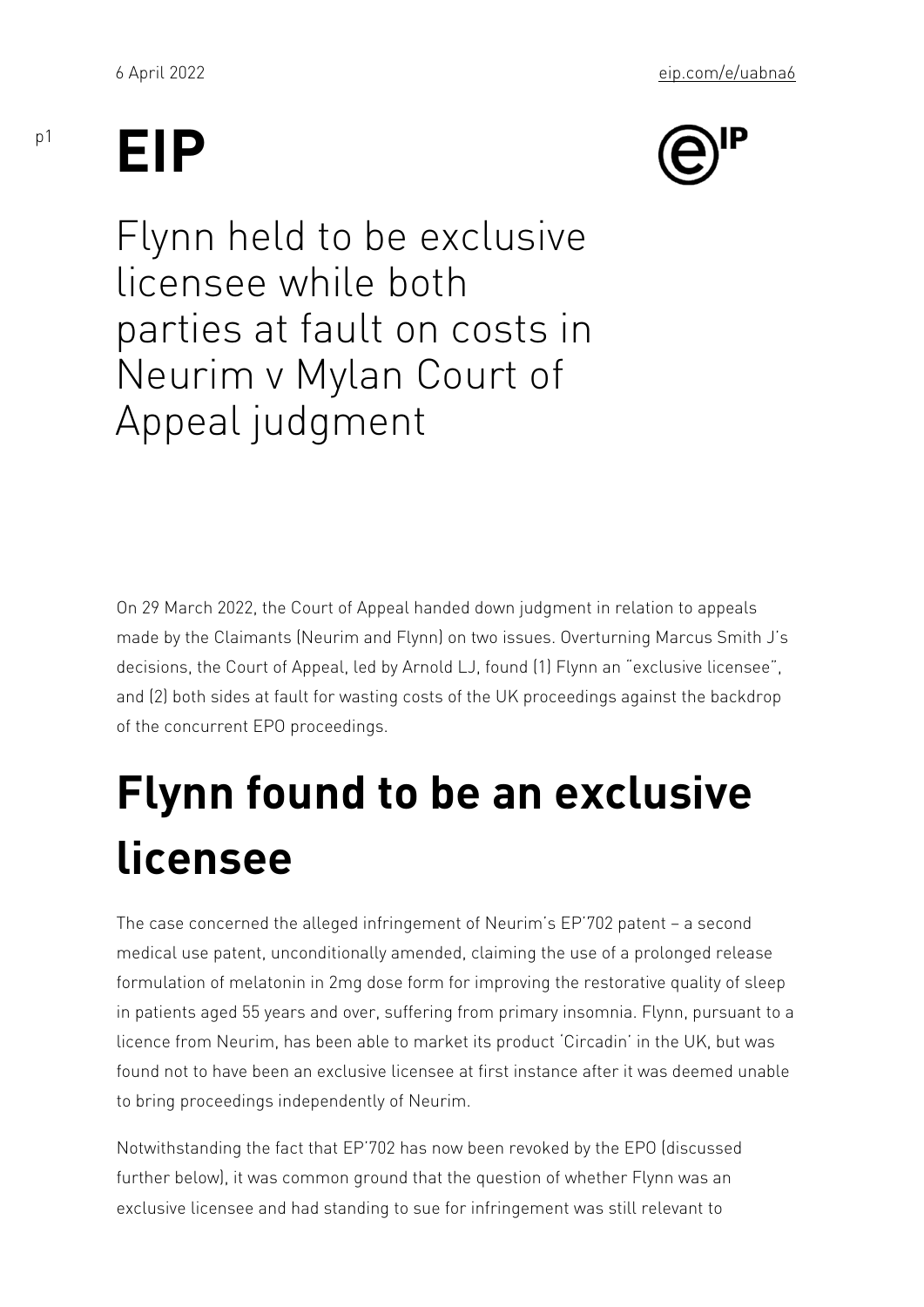subsequent proceedings concerning a divisional of the patent (EP3103443).

Allowing the Claimants' appeal, the Court of Appeal found that Flynn was indeed an exclusive licensee and that the judge had failed to appreciate four points:

1. The contractual effect of the licence allowed Flynn to work the invention of the patent to the exclusion of Neurim.

2. Nothing in the licence altered the effect of s.67(1) of the Patents Act 1977, in which an exclusive licensee shall have the same right as the patent proprietor to bring proceedings in respect of any infringement of the patent. In other words, nothing prevented Flynn from being a Claimant in the proceedings. The licence merely regulated how the parties should proceed in the event of litigation.

3. Nothing in s.67(1) requires an exclusive licensee to be able to take action independently of the patentee. In fact s.67(3) requires that the patentee should be joined as a party if proceedings are taken by an exclusive licensee.

4. The purpose of s.67 is ultimately to enable an exclusive licensee to recover its losses (or share of infringer's profits) in the event of an infringement (s.67(2)). Mylan's arguments would have defeated that purpose.

Mylan's arguments that an exclusive licence must be co-extensive with a claim of the patent also failed. Although there were two examples of products falling within the claims of the patent, but outside the grant of the licence, Arnold LJ found that there was nothing in the definition of an exclusive licence at s.130(1) to say that an exclusive licence must be co-extensive with a claim of the patent. A right in respect of part of the field covered by a claim is still a "right in respect of the invention" under s.125(1). For example an exclusive licence can cover a sub-class of compounds within a wider class covered by a claim.

That said, Arnold LJ warned that there "may be a limit as to how far one can salami-slice the monopoly in a claim". Flynn's licence was held not to be near any possible limit as its exclusivity was held to cover a "commercially valuable market". This may now mean that if it is to be the subject of an exclusive licence, any monopoly carve-out should not merely be arbitrary, but have some meaningful commercial value.

## **No costs order made as High Court's cost order reversed**

The second issue the Court of Appeal considered was whether the judge was correct in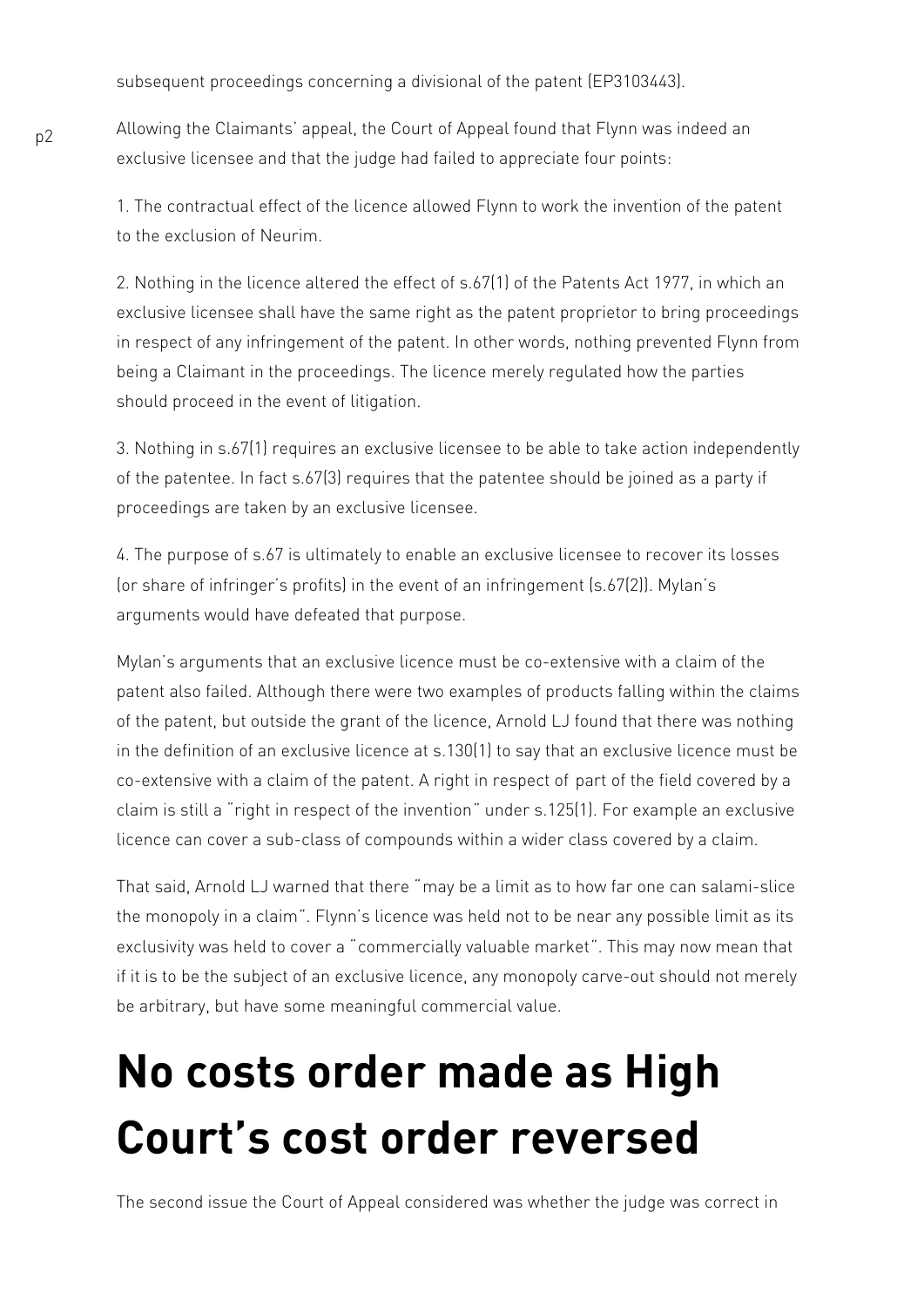ordering the Claimants to pay Mylan s costs even though the Claim points in the UK proceedings, bar the exclusive licensee point.

To understand the Court of Appeal s decision, it is important to fir background of the proceedings. A complexity of this case has been proceedings running in parallel, a f**eate** Then also not us rores stendature of the proceedings was such that only days separated determinations

In December 2020, Marcus Smith J [fou](https://www.eip.com/uk/updates/article/neurim_presses_on_with_uk_action_over_insomnia_patent_despite_parallel_epo_proceedings)nd the EP 702 patent valid a proceedings, only for the EPO Board of Appeal to find the patent in days later. Once Neurim withdrew its appeal against the EPO s dec ultimately revoked. The revocationabfiEinPtinoTeOa2n hangod tot fefect and was deemed never to have existed. Marcus Smith J, in an about-face, a Claimants now executived to any substantive relief against the  $Def$ respect of the, Pratent the earlier order that he had made orally (but which had made or ally the same  $\mu$ yet to be formally drawn up). Monthes leither the eoCroise imenal not should pay Mylan s costs on the basis that although the effect of the Dece UK proceedings was that the Clai[man](https://www.bailii.org/cgi-bin/format.cgi?doc=/ew/cases/EWHC/Patents/2021/530.html&query=(Neurim)+AND+("not)+AND+(entitled)+AND+(to)+AND+(any)+AND+(substantive)+AND+(relief)+AND+(against)+AND+(the)+AND+(Defendants)+AND+(in)+AND+(respect)+AND+(of)+AND+(the)+AND+(Patent"))ts were the successful parties revocation of the patent by the EPO superseded events and meant successful party, pfor brow the biew of outcome

Although the Court of Appeal ruled that there had been a material circumstances which were consequently material to the assessment proceedings, Arnold LJ found the judge had erred on two grounds:

1.Although heenwimely correct to conclude that Mylan were the succe he was wrong to determine that the issues all went Mylan s way. He consider that making no order as into conosists www.iblublishetinding that Mylan was the winner.

2. The judge was correct that an issues-based assessment was not response to the problem. However, the solution lay in assessing th in the English proceedings were wasted after the EPO s finding ren proceedings redundant. After all Myleaxntraw noenofuosar tao ntehaes Esmiglish proceedings possibility Arnold LJ highlighted was inherent in the p jurisdictions of the English courts and the EPO to revoke UK desig patents.

Both parties were found to be equally culpable in failing to seek ca directions when matters in the EPO had changed. The UK proceedir expedited, in part due to the understanding that the EPO s decision

p3